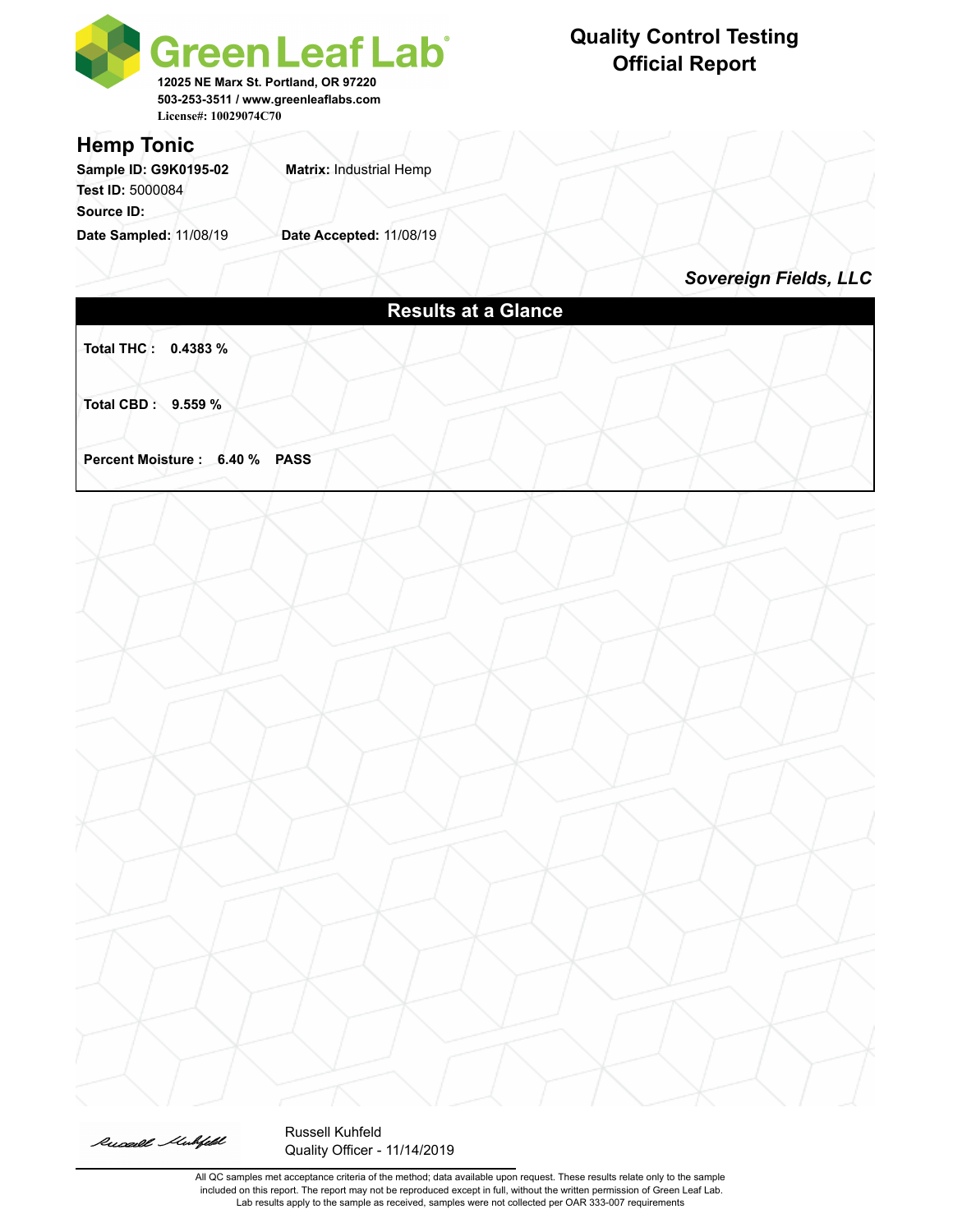

## **Quality Control Testing Official Report**

### **Hemp Tonic**

Sample ID: G9K0195-02 **Matrix: Industrial Hemp Test ID:** 5000084 **Source ID:** 

**Date Sampled:** 11/08/19 **Date Accepted:** 11/08/19

### *Sovereign Fields, LLC*

|                                                                                                      |         |                |         | <b>Potency Analysis</b>  |                                           |
|------------------------------------------------------------------------------------------------------|---------|----------------|---------|--------------------------|-------------------------------------------|
| Date/Time Extracted:                                                                                 |         | 11/11/19 10:42 |         | Analysis Method/SOP: 215 | Batch Identification: 1946005             |
|                                                                                                      | LOQ (%) | % by Wt.       | mg/g    |                          | <b>Cannabinoids Profile</b>               |
| <b>Total THC</b>                                                                                     | 0.0097  | 0.4383         | 4.383   |                          |                                           |
| <b>Total CBD</b>                                                                                     | 0.0089  | 9.559          | 95.59   |                          |                                           |
| <b>THCA</b>                                                                                          | 0.0031  | 0.4998         | 4.998   |                          | 0.0<br>0.5                                |
| delta 9-THC                                                                                          | 0.0097  | < LOQ          | $<$ LOQ |                          |                                           |
| delta 8-THC                                                                                          | 0.0048  | < LOQ          | $<$ LOQ |                          | 0.4                                       |
| Exo-THC                                                                                              | 0.0045  | $<$ LOQ        | $<$ LOQ |                          |                                           |
| <b>THCV</b>                                                                                          | 0.0054  | $<$ LOQ        | $<$ LOQ |                          |                                           |
| <b>THCVA</b>                                                                                         | 0.0020  | $<$ LOQ        | $<$ LOQ |                          |                                           |
| CBD                                                                                                  | 0.0066  | $<$ LOQ        | $<$ LOQ |                          |                                           |
| <b>CBDA</b>                                                                                          | 0.0089  | 10.90          | 109     |                          | <b>THCA</b><br>0.5                        |
| <b>CBDV</b>                                                                                          | 0.0053  | < LOQ          | $<$ LOQ |                          | <b>CBGA</b><br>0.4<br><b>CBDA</b><br>10.9 |
| <b>CBDVA</b>                                                                                         | 0.0018  | 0.0186         | 0.186   |                          | <b>CBDVA</b><br>0.0                       |
| <b>CBN</b>                                                                                           | 0.0032  | $<$ LOQ        | $<$ LOQ | 10.9 <sub>1</sub>        | 11.8<br>Total:                            |
| <b>CBG</b>                                                                                           | 0.00084 | < LOQ          | $<$ LOQ |                          |                                           |
| <b>CBGA</b>                                                                                          | 0.00084 | 0.3726         | 3.726   |                          |                                           |
| <b>CBC</b>                                                                                           | 0.0096  | < LOQ          | $<$ LOQ |                          |                                           |
|                                                                                                      |         |                |         | <b>Moisture</b>          |                                           |
| Date/Time Extracted: 11/11/19 14:59                                                                  |         |                |         | Analysis Method/SOP: 103 |                                           |
| Moisture: 6.40 %                                                                                     |         |                |         |                          |                                           |
|                                                                                                      |         |                |         |                          |                                           |
|                                                                                                      |         |                |         |                          |                                           |
|                                                                                                      |         |                |         |                          |                                           |
| Potency Results are reported on a dry weight basis.<br>Total THC = delta $9$ -THC + (THCA $*$ 0.877) |         |                |         |                          |                                           |
| Total CBD = CBD + (CBDA * 0.877)                                                                     |         |                |         |                          |                                           |

For Potency only delta 9-THC, THCA, CBD, CBDA are ORELAP accredited analytes.

Water Activity Action Level is 0.65. Results above 0.65 fail state testing requirements and will be highlighted Red.

Russell Mulifeld

Russell Kuhfeld Quality Officer - 11/14/2019

All QC samples met acceptance criteria of the method; data available upon request. These results relate only to the sample included on this report. The report may not be reproduced except in full, without the written permission of Green Leaf Lab. Lab results apply to the sample as received, samples were not collected per OAR 333-007 requirements